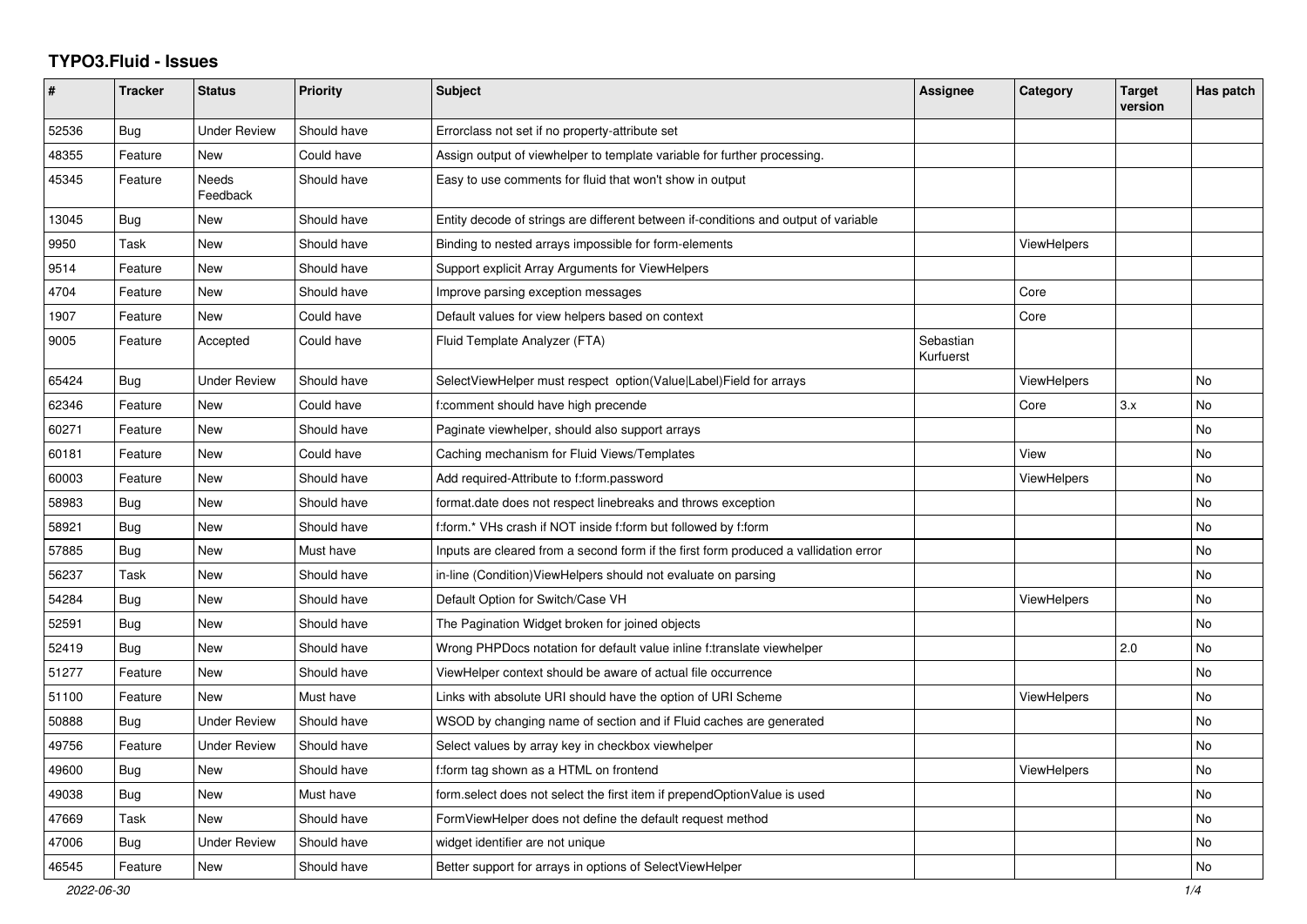| $\sharp$ | <b>Tracker</b> | <b>Status</b>            | <b>Priority</b> | Subject                                                                                                     | <b>Assignee</b> | Category    | <b>Target</b><br>version | Has patch |
|----------|----------------|--------------------------|-----------------|-------------------------------------------------------------------------------------------------------------|-----------------|-------------|--------------------------|-----------|
| 46289    | <b>Bug</b>     | <b>Needs</b><br>Feedback | Should have     | Enable Escaping Interceptor in XML request format                                                           |                 | View        | 2.0.1                    | <b>No</b> |
| 46257    | Feature        | <b>Under Review</b>      | Should have     | Add escape sequence support for Fluid                                                                       |                 | Core        |                          | No        |
| 46091    | Task           | Needs<br>Feedback        | Should have     | Show source file name and position on exceptions during parsing                                             |                 |             |                          | No        |
| 45394    | Task           | <b>New</b>               | Should have     | Forwardport Unit test for standalone view                                                                   |                 | View        |                          | No        |
| 45384    | Bug            | New                      | Must have       | Persisted entity object in widget-configuration cannot be deserialized (after reload)                       |                 | Widgets     | 2.0.1                    | No        |
| 45153    | Feature        | <b>New</b>               | Should have     | f:be.menus.actionMenuItem - Detection of the current select option is insufficient                          |                 |             |                          | No        |
| 44234    | Bug            | <b>Under Review</b>      | Should have     | selectViewHelper's sorting does not respect locale collation                                                |                 | ViewHelpers | 2.1                      | No        |
| 43072    | Task           | New                      | Should have     | Remove TOKENS for adding templates fallback in Backporter                                                   |                 | View        |                          | No        |
| 43071    | Task           | New                      | Should have     | Remove TOKENS for adding fallback teplates in B                                                             |                 |             |                          | No        |
| 42743    | Task           | New                      | Should have     | Remove inline style for hidden form fields                                                                  |                 |             |                          | No        |
| 42397    | Feature        | New                      | Should have     | Missing viewhelper for general links                                                                        |                 |             |                          | No        |
| 40081    | Feature        | New                      | Should have     | Allow assigned variables as keys in arrays                                                                  |                 |             |                          | No        |
| 40064    | Bug            | New                      | Must have       | Multiselect is not getting persisted                                                                        |                 | ViewHelpers |                          | No        |
| 39990    | Bug            | New                      | Should have     | Same form twice in one template: hidden fields for empty values are only rendered<br>once                   |                 | Core        |                          | No        |
| 39936    | Feature        | New                      | Should have     | registerTagAttribute should handle default values                                                           |                 | ViewHelpers |                          | No        |
| 38369    | Bug            | New                      | Must have       | Resource ViewHelpers should not fall back to request package                                                |                 | View        |                          | No        |
| 38130    | Feature        | New                      | Should have     | Checkboxes and multiple select fields should have an assignable default value                               |                 |             |                          | No        |
| 37619    | Bug            | New                      | Should have     | Fatal Error when using variable in name attribute of Section ViewHelper                                     |                 | ViewHelpers |                          | No        |
| 36655    | Bug            | New                      | Should have     | <b>Pagination Links</b>                                                                                     |                 | Widgets     |                          | No        |
| 36410    | Feature        | <b>New</b>               | Should have     | Allow templates to send arguments back to layout                                                            |                 | ViewHelpers |                          | No        |
| 34682    | Bug            | <b>Under Review</b>      | Should have     | Radio Button missing checked on validation error                                                            |                 | ViewHelpers |                          | No        |
| 34309    | Task           | New                      | Could have      | Unknown ViewHelpers cause exception - should be handled more graceful                                       |                 | ViewHelpers |                          | No        |
| 33215    | Feature        | New                      | Should have     | RFC: Dynamic values in ObjectAccess paths                                                                   |                 |             |                          | No        |
| 31955    | Feature        | New                      | Should have     | f:uri.widget                                                                                                |                 | Widgets     |                          | No        |
| 30555    | Feature        | New                      | Could have      | Make TagBuilder more extensible                                                                             |                 | Core        |                          | No        |
| 28554    | <b>Bug</b>     | New                      | Should have     | (v4) implement feature flag to disable caching                                                              |                 |             |                          | No        |
| 28553    | <b>Bug</b>     | New                      | Should have     | improve XHProf test setup                                                                                   |                 |             |                          | No        |
| 28552    | Bug            | New                      | Should have     | (v5) write ViewHelper test for compiled run; adjust functional test to do two passes<br>(uncached & cached) |                 |             |                          | No        |
| 28550    | Bug            | New                      | Should have     | (v4) make widgets cacheable, i.e. not implement childnodeaccess interface                                   |                 |             |                          | No        |
| 28549    | Bug            | New                      | Should have     | make widgets cacheable, i.e. not implement childnodeaccess interface                                        |                 |             |                          | No        |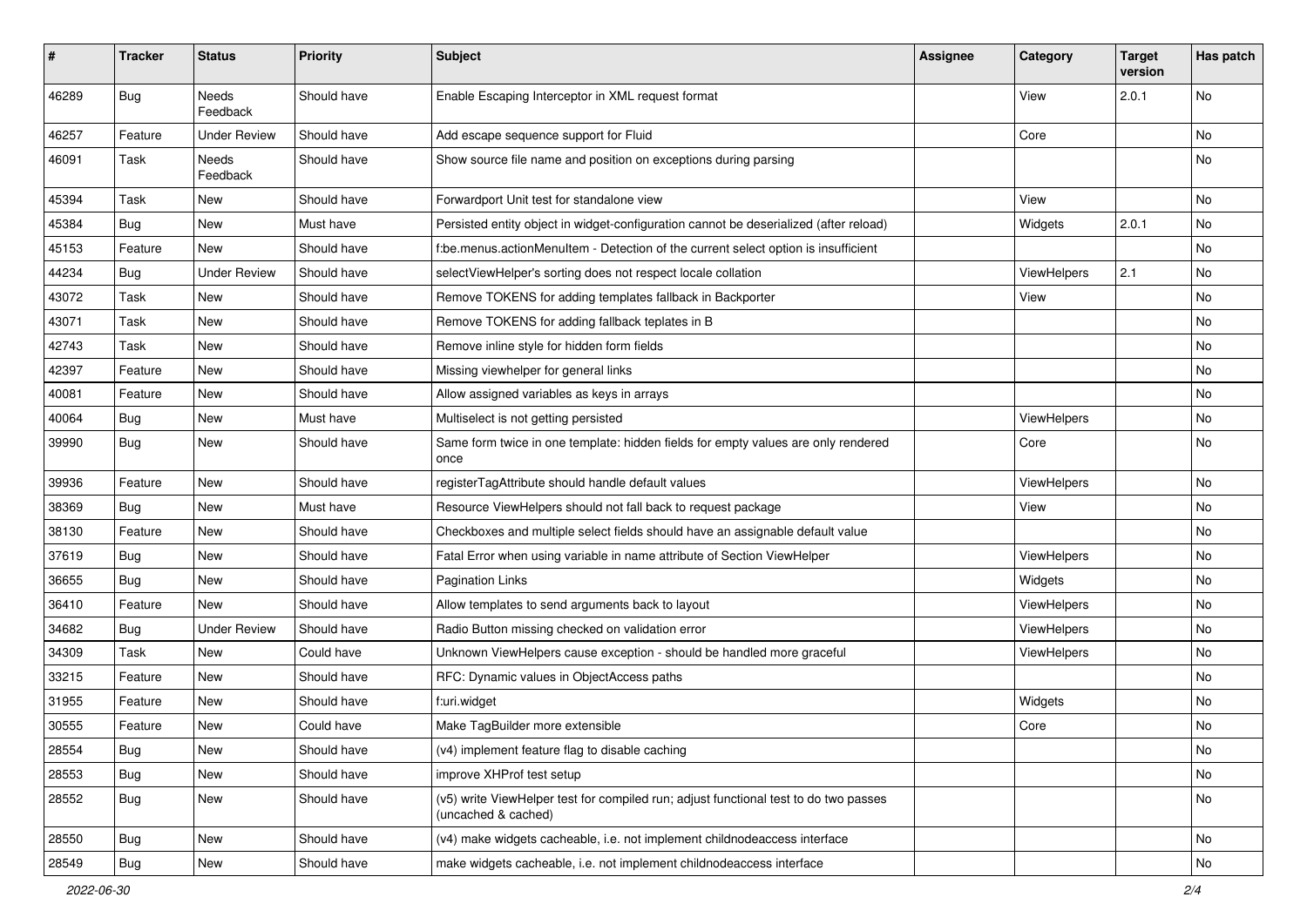| ∦     | <b>Tracker</b> | <b>Status</b>            | <b>Priority</b>      | <b>Subject</b>                                                                                         | <b>Assignee</b>             | Category           | <b>Target</b><br>version | Has patch |
|-------|----------------|--------------------------|----------------------|--------------------------------------------------------------------------------------------------------|-----------------------------|--------------------|--------------------------|-----------|
| 27607 | Bug            | New                      | Must have            | Make Fluid comparisons work when first element is STRING, second is NULL.                              |                             | Core               |                          | No        |
| 26664 | Task           | <b>New</b>               | Won't have this time | Clean up Form ViewHelpers                                                                              |                             | <b>ViewHelpers</b> |                          | No        |
| 26658 | Task           | New                      | Won't have this time | Make Form ViewHelpers consistent                                                                       |                             | ViewHelpers        |                          | No        |
| 10911 | Task           | <b>New</b>               | Should have          | Tx_Fluid_ViewHelpers_Form_AbstractFormViewHelper->renderHiddenIdentityField<br>should be more reliable |                             | <b>ViewHelpers</b> |                          | No        |
| 10472 | Feature        | <b>New</b>               | Could have           | Fluid Standalone distribution                                                                          |                             | Core               |                          | <b>No</b> |
| 8989  | Feature        | <b>Needs</b><br>Feedback | Could have           | Search path for fluid template files                                                                   |                             | View               |                          | No        |
| 8648  | Bug            | New                      | Should have          | format.crop ViewHelper should support all features of the crop stdWrap function                        |                             | ViewHelpers        |                          | No        |
| 5636  | Task           | <b>Under Review</b>      | Must have            | Form RadioViewHelper and CheckBoxViewHelper miss check for existing object<br>before it is accessed.   |                             |                    |                          | No        |
| 3481  | Bug            | <b>New</b>               | Should have          | Use ViewHelperVariableContainer in PostParseFacet                                                      |                             | Core               |                          | No        |
| 3291  | Feature        | <b>Needs</b><br>Feedback | Should have          | Cacheable viewhelpers                                                                                  |                             |                    |                          | No        |
| 54195 | Task           | New                      | Should have          | Rename and move FormViewHelper's errorClass value, currently 'f3-form-error'                           | Adrian Föder                | ViewHelpers        |                          | No        |
| 59057 | Bug            | <b>Under Review</b>      | Must have            | Hidden empty value fields shoud be disabled when related field is disabled                             | Bastian<br>Waidelich        | <b>ViewHelpers</b> |                          | <b>No</b> |
| 53806 | Bug            | <b>Under Review</b>      | Should have          | Paginate widget maximumNumberOfLinks rendering wrong number of links                                   | <b>Bastian</b><br>Waidelich | Widgets            |                          | <b>No</b> |
| 55008 | Bug            | Under Review             | Should have          | Interceptors should be used in Partials                                                                | Christian Müller            |                    |                          | <b>No</b> |
| 33628 | <b>Bug</b>     | Needs<br>Feedback        | Must have            | Multicheckboxes (multiselect) for Collections don't work                                               | Christian Müller            | <b>ViewHelpers</b> |                          | No        |
| 3725  | Feature        | <b>New</b>               | Could have           | CSS Engine                                                                                             | Christian Müller            | <b>ViewHelpers</b> |                          | <b>No</b> |
| 37095 | Feature        | New                      | Should have          | It should be possible to set a different template on a Fluid TemplateView inside an<br>action          | Christopher<br>Hlubek       |                    |                          | No.       |
| 43346 | Feature        | Under Review             | Should have          | Allow property mapping configuration via template                                                      | Karsten<br>Dambekalns       | <b>ViewHelpers</b> | 2.1                      | <b>No</b> |
| 8491  | Task           | <b>Needs</b><br>Feedback | Should have          | link action and uri action differ in absolute argument                                                 | Karsten<br>Dambekalns       | <b>ViewHelpers</b> |                          | <b>No</b> |
| 36662 | Bug            | <b>Needs</b><br>Feedback | Should have          | Checked state isn't always correct when property is collection                                         | Kevin Ulrich<br>Moschallski | <b>ViewHelpers</b> | 1.1.1                    | <b>No</b> |
| 52640 | Feature        | <b>Under Review</b>      | Should have          | Create an UnlessViewHelper as opposite to the IfViewHelper                                             | Marc Neuhaus                |                    |                          | No        |
| 40998 | <b>Bug</b>     | <b>Under Review</b>      | Should have          | Missing parent request namespaces in form field name prefix                                            | Sebastian<br>Kurfuerst      | <b>ViewHelpers</b> | 1.1.1                    | <b>No</b> |
| 33551 | <b>Bug</b>     | <b>New</b>               | Must have            | View helper values break out of a partial scope                                                        | Sebastian<br>Kurfuerst      | Core               |                          | <b>No</b> |